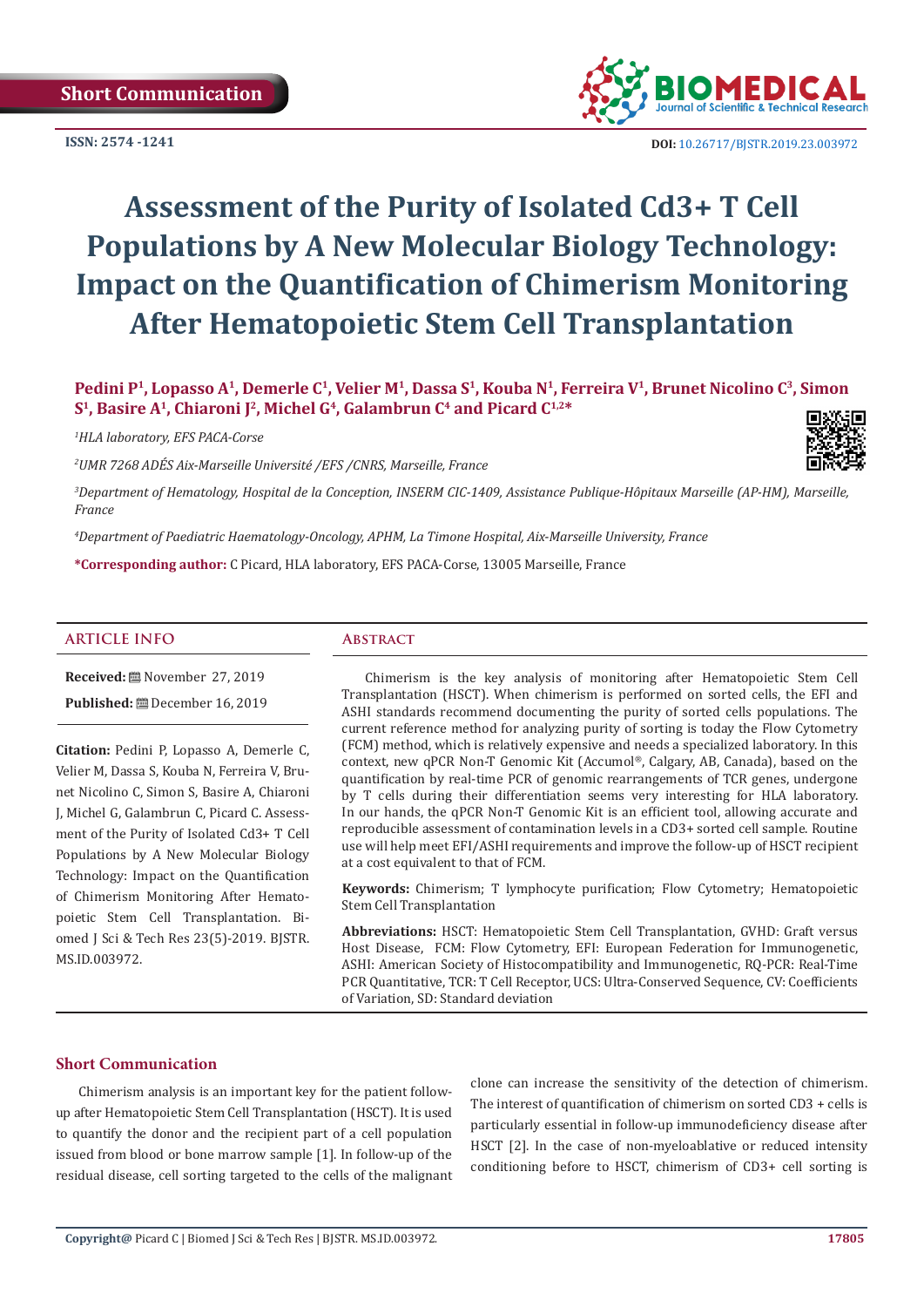actually controversial to appreciate early the risk of acute or chronic GVHD and the risk of rejection [3-5]. From the total collected blood, T lymphocytes are isolated through most often at a positive sorting from beads having anti-CD3 antibodies. When performed from sorted cells whatever the method, the European Federation for Immunogenetic (EFI) and American Society of Histocompatibility and Immunogenetic (ASHI) recommends that laboratories check the purity of cell sorting, i.e EFI Standards, Section I4.190 and ASHI Guidelines, Section D.5.3.4.1.8. The current reference method of cell purification is Flow Cytometry (FCM), but this technique requires a specific expertise which is not available in all histocompatibility laboratories. Also, molecular biology could be an alternative method, easier and certainly less expensive.

Purity assessment using PCR-based Non-T Genomic Detection Kit (Accumol) has been showed to correlate closely to the purity defined gated cells by FCM [6]. The qPCR Non T Genomic Detection kit (Accumol) has also been developed to detect non-T cell genomic DNA by real-time quantitative PCR (RQ-PCR) in a CD3 + sorted sample. During T cell differentiation, the T Cell Receptor (TCR) undergoes gene rearrangements, including excision of some noncoding domains. The kit makes it possible, on the one hand, to amplify an Ultra-Conserved Sequence (UCS) of the genome found in all cells, and on the other hand a DNA sequence specific for non-T cells, corresponding to the domains excised during the T cell selection in thymus. After amplification in the presence of the Sybrgreen intercalant, a melting curve is produced from the RQ-PCR instruments which makes it possible to identify two peaks corresponding to the two amplified sequences. The first peak at a temperature of 80°C corresponds to the amplification of the UCS and the second peak at a temperature of 83.5°C corresponds to the amplification of specific fragment of the non-T population. The percentage of contamination is then calculated by the ratio of the

height of the non-T specific peak to the UCS peak, based on a revised calibration curve after each new lot of the kit.

The aim of this study is to assess the purity of isolated CD3+ T cell populations by this new molecular biology assay. The CD3 + T cells were purified from 4 ml of whole blood from different donors on beads from the EasySep Human Whole Blood CD3 positive selection kit (Stem Cell technologies, Vancouver, BC, Canada), according to the supplier's recommendations. The percentage of CD3+ T cells was assessed by FCM using fluorochrome-conjuaged antibodies against CD45 and CD5 (for T cells) or CD45 and CD3 using the tetra CHROME CYTO-STAT kit (Beckman Coulter®). Cells were gated on CD45+ events.

The qPCR Non-T Genomic kit (Accumol) were applied after extraction of the DNA genomic from whole blood and CD3+ cell sorting by the Kurabo QuickGene-610L DNA extraction system (Fujifilm®) following the supplier's recommendations. Briefly, 19 μl of reagents of the qPCR kit Non T Genomic containing the primers as well as the fluorophores, Sybrgreen and Rox are added to 2 ng of DNA contained in a volume of 1 μl. The amplification and fusion curve were performed by Applied Biosystems™ 7500 Real-Time PCR systems (Thermofisher scientific) in accordance with the Accumol supplier's temperature and time recommendations.

The first step was to determine the correlation of the results of the qPCR Non T Genomic Detection kit with the results obtained by FCM. A range of CD3 + T cells contaminated with 1, 5, 10, 20, or 30% non-T cells was determined. Contamination was performed at different percentages with male donor non-T cells mixed with female donor T cells to validate contaminations with the Y probe of Q-PCR technique used for the detection of chimerism. (QTRACE ™, JETA molecular®).



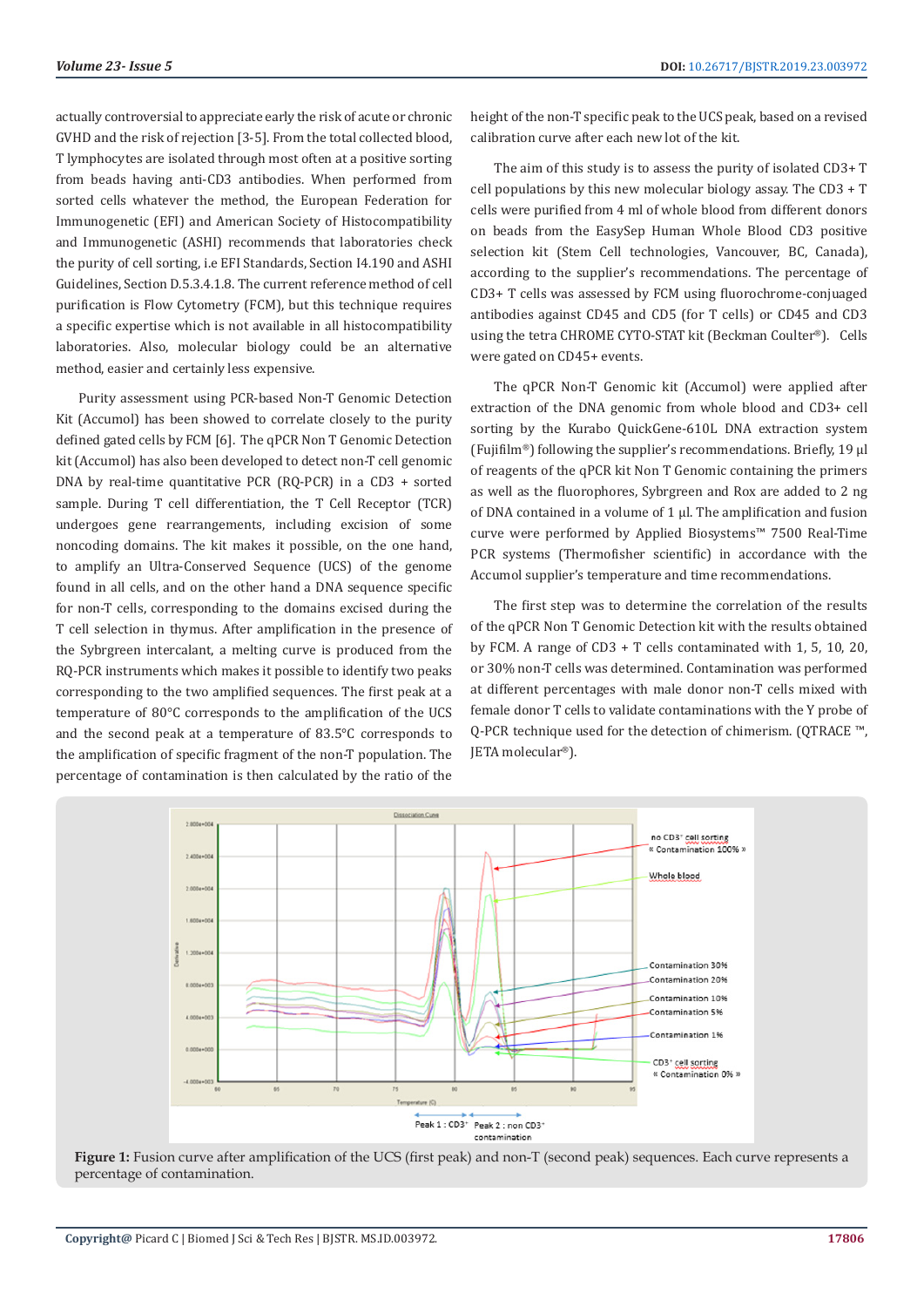Blood donations were collected in the Etablissement Francais du Sang, in accordance with BSL-2 practices. A medical interview was carried out prior to blood donation to exclude donors with medical contraindications. The purity of the samples sorted before contamination were at least 99.5% fixed by FCM. The results of the range are presented in Figure 1. The values obtained by FCM are correlated to the results of qPCR Non-T Genomic (Accumol) with  $y = 0.724x + 1.879$ , suggesting that qPCR Non-T Genomic Detection Kit is not affected by the presence of beads on the surface of the sorted cells. The correlation between the two methods is excellent over the entire tested range, with a correlation coefficient of 0.991. Furthermore, the percentage of chimerism for all dilutions were relatively similar that obtained by qPCR Non-T Genomic kit with a correlation coefficient of 0.991, confirming the reliability of kit results. However, the different results show that the new kit overestimate the percentage of non CD3 contaminations below 5%,

determining the sensitivity of qPCR Non-T Genomic Detection Kit near to 5% of contamination. The provider sets this sensitivity to 2% contamination. This study cannot confirm it.

The fidelity of the kit has been also verified from the accurate and reproducibility assays corresponding to 3 tests per point of the non-T cell contamination range. The results are presented in Table 1. The coefficients of variation (CV) are all less than 20% except for the uncontaminated CD3 + sample. Indeed, the absence of contamination results in a very low ratio, on average 0.01, which gives a high artefactual CV. With a 12.94 CV for samples contaminated at near to 1% (0.67% for chimerism and 1,4% for FCM), this technique can be considered to give a reliable result, including small values of contaminations (Figure 2). Despite different calibration curves obtained for each new batch, the reproducibility for values between 1% and 5% was maintained with CVs <25% (Table 2).

**Table 1:** Accurate (A) and Reproducibility (B) assays performed in the laboratory on a range of CD3 + T cells contaminated with 1, 5, 10, 20, or 30% of non-T cell sorting.

| Accurate    |                       |                                          |                       |                      |                         |                        |                      |              |                                                     |                 |                                 |       |
|-------------|-----------------------|------------------------------------------|-----------------------|----------------------|-------------------------|------------------------|----------------------|--------------|-----------------------------------------------------|-----------------|---------------------------------|-------|
| Sample      | Chimerism             | Run 1                                    |                       | Run 2                |                         | Run 3                  |                      | Ave-<br>rage | <b>Standard</b><br>Ave-<br><b>Deviation</b><br>rage |                 | Stan-<br>dard<br>Devia-<br>tion | CV    |
|             | Ratio UCS/<br>UC peak | $\frac{0}{0}$<br>conta-<br>mina-<br>tion | Ratio UCS/<br>UC peak | % conta-<br>mination | Ratio<br>UCS/UC<br>peak | $%$ conta-<br>mination | Ratio UCS/UC<br>peak |              |                                                     | % contamination |                                 | (%)   |
| Whole blood | $< 0.1\%$             | 0,99                                     | 52,26                 | 1,030                | 54,59                   | 0,878                  | 46,53                | 0,965        | 0,078                                               | 51,13           | 4,15                            | 8,11  |
| Non CD3     |                       | 1,21                                     | 64,13                 | 1,160                | 61,48                   | 0,982                  | 52,05                | 1,117        | 0,120                                               | 59,22           | 6,35                            | 10,73 |
| $CD3+$      | $< 0.1\%$             | 0,02                                     | 1,01                  | 0,010                | 0,53                    | 0,0073                 | 0,39                 | 0,012        | 0,006                                               | 0.64            | 0,32                            | 50,63 |
| 30          | 35,09%                | 0,53                                     | 27,83                 | 0,458                | 24,27                   | 0,379                  | 20,09                | 0,454        | 0,073                                               | 24,06           | 3,87                            | 16,10 |
| 20          | 22,50%                | 0,36                                     | 18,82                 | 0,315                | 16,70                   | 0,307                  | 16,27                | 0,326        | 0,026                                               | 17,26           | 1,36                            | 7,90  |
| 10          | 10,06%                | 0,18                                     | 9,38                  | 0,190                | 10,07                   | 0,158                  | 8,37                 | 0,175        | 0,016                                               | 9,28            | 0,85                            | 9,20  |
| 5           | 5,20%                 | 0,12                                     | 6,25                  | 0,099                | 5,25                    | 0,113                  | 5,99                 | 0,110        | 0,010                                               | 5,83            | 0,52                            | 8,95  |
| 1           | 0,67%                 | 0,05                                     | 2,49                  | 0,046                | 2,44                    | 0,059                  | 3,13                 | 0,051        | 0,007                                               | 2,69            | 0,38                            | 14,28 |



# **Figure 2:** Results comparison

A. Between the qPCR Non-T Genomic Kit (Accumol) and the FCM in two independent experiments of contaminations range and

B. Between the qPCR Non-T Genomic Kit (Accumol) and the chimerism in one experiment of contaminations range.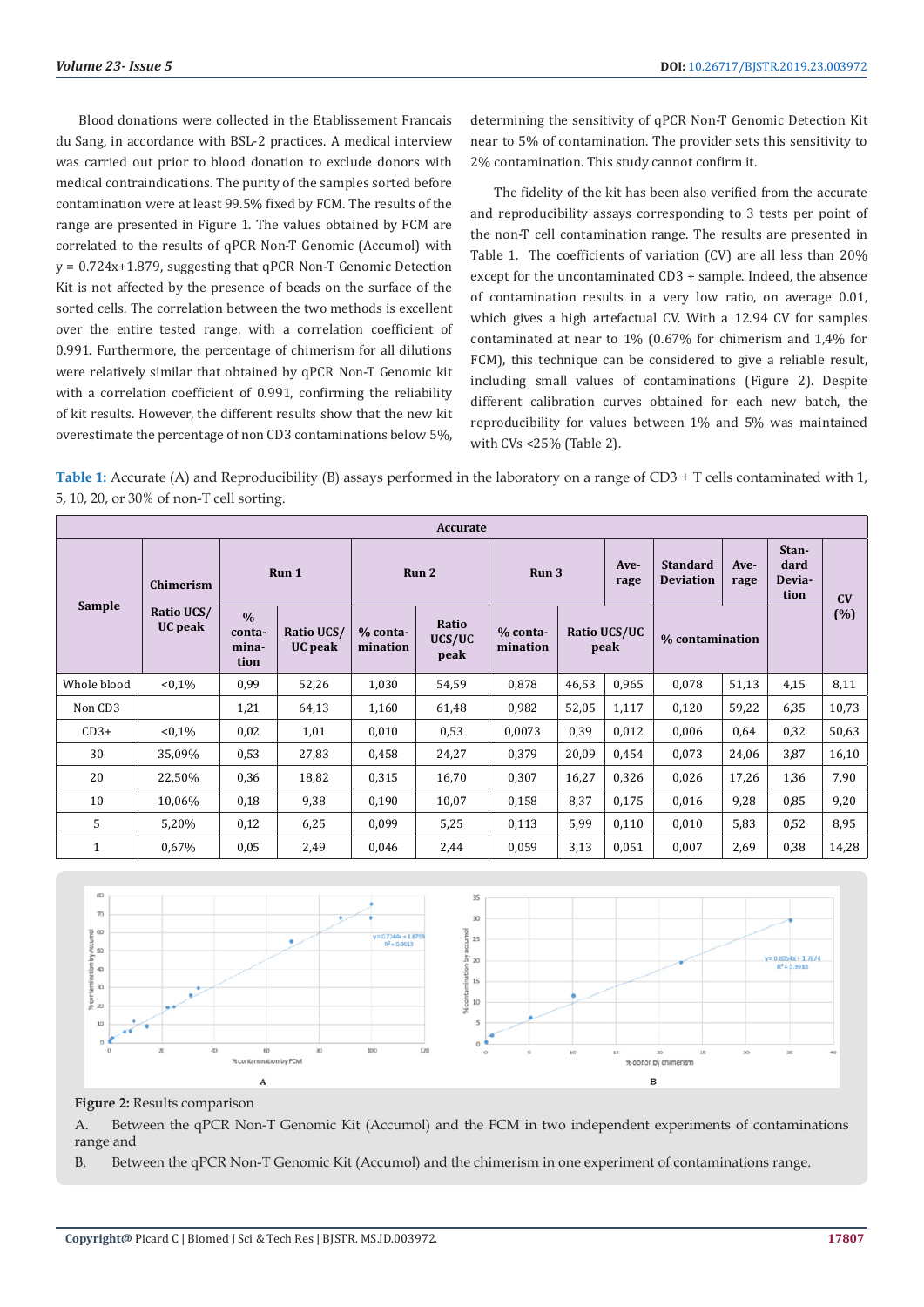| <b>FCM</b>      | Chimerism | <b>Accumol</b>  |     |         |         |     |         |      |       |  |  |
|-----------------|-----------|-----------------|-----|---------|---------|-----|---------|------|-------|--|--|
|                 |           | % contamination |     |         |         |     |         |      |       |  |  |
| % contamination | % donor   | <b>Batch 1</b>  |     | Batch 2 | Batch 3 |     | Average |      | CV(%) |  |  |
| 9,6             | 10,06     | 11,6            | 9,9 | 9,1     | 11,7    | 9,1 | 10,28   | 1,29 | 12,6  |  |  |
| 7,1             | 5,20      | 6,4             | 4,8 | 5,0     | 4,4     | 5,5 | 5,22    | 0,77 | 14,7  |  |  |
| 1,4             | 0.67      | 2,1             | 3,8 | 3,0     | 3,6     | 3,6 | 3,22    | 0,69 | 21,6  |  |  |

**Table 2:** Reproducibility of percentage of contaminations for three different batches.

The number of cells available post-sorting can be very low, especially in leukopenia or lymphopenia samples. In practice, because access to a FCM is limited, or because not enough cells can be spared for FCM analysis, a large proportion of laboratories do not perform routine CD3 purity check after cell isolation. Indeed, our HLA laboratory performs FCM only after new batch of CD3 selection kit or when chimerism results on cell purifications are surprising. Contamination rates by qPCR Non-T Genomic kit have been retrospectively determined in 29 CD3+ sorting samples of children allo-HSCT, with 13 lymphopenia (Lymphocytes < 1,5G/L) and 7 lymphocytosis (> 3,9 G/L). All children samples (2015 -2017) were included in the routine chimerism study. Informed consent was obtained from parents/guardians for all samples. The DNA was

conserved at -80°C. Purity of CD3 sorting was previously analyzed by FCM in 8 samples. Of these 8 samples, 7 exceeded 95% purity, and 1 were 50% purity.

The results obtained on patient samples, are presented in Table 3. They show that the purity of CD3 sorting by FCM are comparable to those of qPCR Non-T Genomic kit. Furthermore, this kit makes it possible to determine purity even when FCM cannot, especially when number of lymphocytes < 0,500 G/L. Finally, it shows that the purity of the sorted cells by EasySep Human Whole Blood CD3 positive selection kit is reliable if the patient has at least 10% of CD3 + T lymphocytes among its total white blood because 5 from 7 samples with < 10% CD3/WB have a rate of contamination of non CD3 > 5%.

**Table 3:** Retrospective evaluation of the purity of CD3 sorting and its impact on the chimerism result, according to the T lymphocyte and leukocyte count of children patients with cases of lymphopenia and lymphocytosis after HSCT (ND: Not determined).

|                 | <b>FCM</b>      |                           | <b>Accumol</b> |                          | <b>Cell count</b> | Donor chimerism (%) |               |                      |         |  |  |
|-----------------|-----------------|---------------------------|----------------|--------------------------|-------------------|---------------------|---------------|----------------------|---------|--|--|
| <b>Patients</b> | % contamination | UCS/UC<br>% contamination |                | <b>WB</b><br>Lymphocytes |                   | $CD3+ (nb/$         | $%$ CD3+ / WB | <b>Total</b>         | CD3     |  |  |
|                 |                 | peak                      |                | (G/I)                    | (G/I)             | mm <sup>3</sup>     |               | <b>WB</b>            | sorting |  |  |
|                 |                 |                           |                |                          | Lymphopenia       |                     |               |                      |         |  |  |
| 25              |                 | 0,186                     | 9,3            | 3,5                      | 0,07              | 43                  | 1,23          | >99.9                | ND      |  |  |
| 24              |                 | 0,138                     | 6,9            | 1,9                      | 0,08              | 65                  | 3,42          | 99,2                 | 94      |  |  |
| 13              |                 | 0,076                     | 3,8            | 0,64                     | 0.14              | 121                 | 18,91         | 99.7                 | 99,7    |  |  |
| 14              |                 | 0,871                     | 43,5           | 1,8                      | 0,44              | 0,076               | 4,22          | 88                   | 80      |  |  |
| $\mathbf{1}$    |                 | 0,155                     | 7,8            | 4,8                      | 0,57              | 345                 | 7,19          | 70                   | 6       |  |  |
| 19              | 4,5             | 0,115                     | 5,7            | 5,2                      | 0,63              | 125                 | 2,40          | 91                   | 15      |  |  |
| 29              |                 | 0,056                     | 2,8            | 4,4                      | 0,66              | 224                 | 5,09          | >99.9                | 99,6    |  |  |
| 28              | 0,4             | 0,076                     | 3,8            | 1,8                      | 0,68              | 526                 | 29,22         | 70                   | 30      |  |  |
| 9               |                 | 0,029                     | 1,5            | 3,7                      | 0,88              | ND                  | ND            | 51 (STR)             | 80      |  |  |
| $\overline{7}$  |                 | 0,029                     | 1,4            | 5,1                      | 1,10              | ND                  | ND            | Mixed chi-<br>merism | 80      |  |  |
| 20              |                 | 0,030                     | 1,5            | 5,1                      | 1,12              | 481                 | 9,43          | >99.9                | 99,5    |  |  |
| 21              |                 | 0,012                     | 0,6            | 3,6                      | 1,22              | 1122                | 31,17         | 99,5                 | 97      |  |  |
| 6               | 0,3             | 0,015                     | 0,8            | $\overline{7}$           | 1,30              | ND                  | ND            | mixed chi-<br>merism | 80      |  |  |
| <b>Normal</b>   |                 |                           |                |                          |                   |                     |               |                      |         |  |  |
| 11              | 50              | 0,869                     | 43,5           | 2,8                      | 1,50              | ND                  | ND            | 60                   | 70      |  |  |
| 16              |                 | 0,025                     | 1,3            | 5,3                      | 1,80              | 1203                | 22,70         | 80 (STR)             | 15      |  |  |
| 5               |                 | 0,032                     | 1,6            | 4,9                      | 2,00              | $\rm ND$            | ND            | mixed chi-<br>merism | 99,9    |  |  |